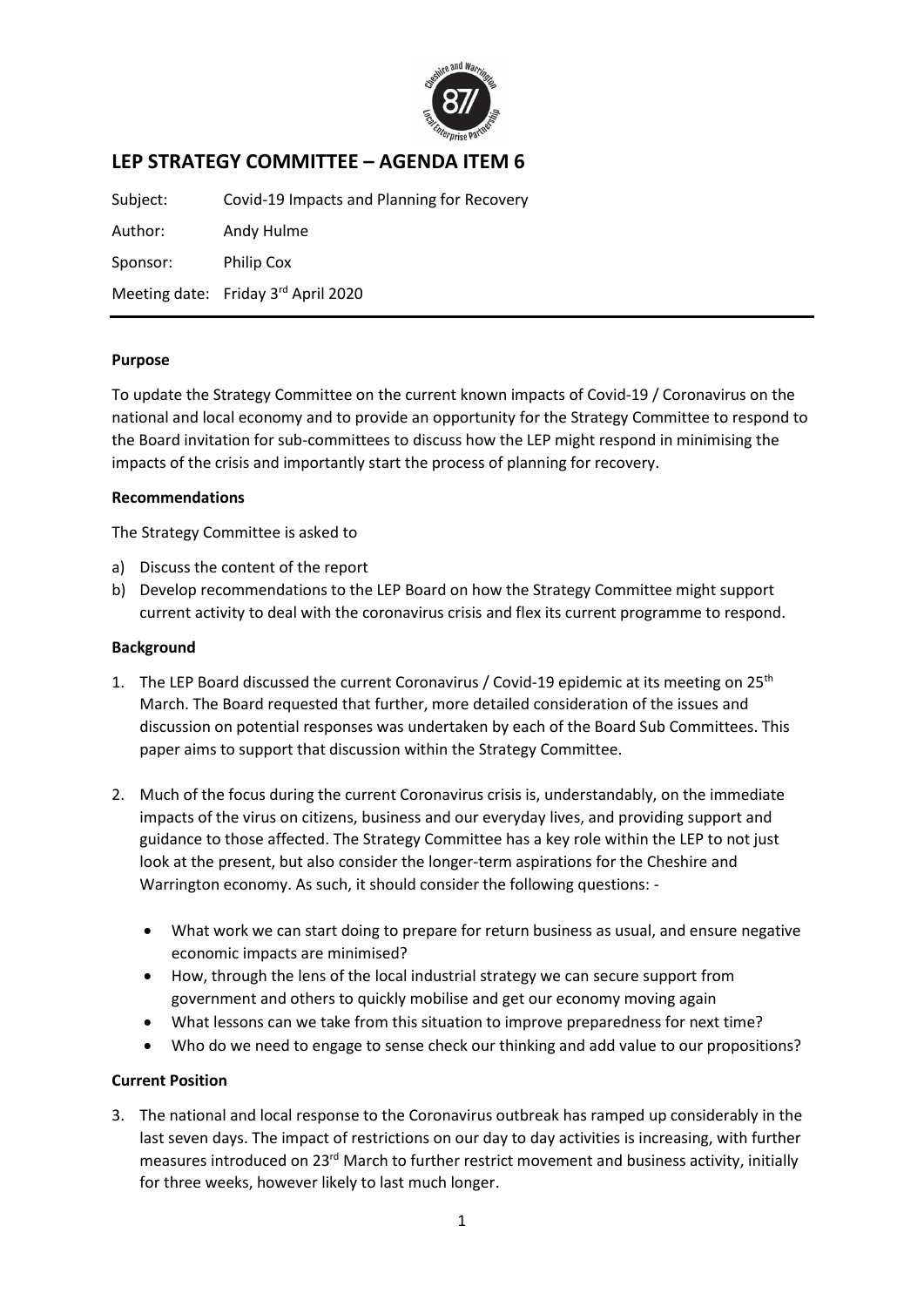

- 4. Whilst significant support for business has been offered by government, the detail and practicalities of some of this are still being worked through, and the relevance to many small medium enterprises operating without fixed premises or outside of retail, leisure and hospitality remain unclear.
- 5. Liverpool City Region Combined Authority has shared some analysis it has undertaken which looks at the likely impact of the support measures proposed on different sized businesses. As can be seen in the table below, it is micro and SME businesses that are most likely to benefit.

|                                  |                      |                      | Small /              | Large                |
|----------------------------------|----------------------|----------------------|----------------------|----------------------|
| Support                          | Self employed        | Micro business       | medium               | businesses           |
| Coronavirus Job Retention        |                      | <b>Potential for</b> | <b>Potential for</b> | <b>Potential for</b> |
| Scheme                           | No impact            | high impact          | high impact          | some impact          |
| VAT and Income Tax               | <b>Potential for</b> | <b>Potential for</b> | <b>Potential for</b> | <b>Potential for</b> |
| payments deferred                | some impact          | some impact          | some impact          | some impact          |
| <b>Statutory Sick Pay relief</b> |                      | <b>Potential for</b> | <b>Potential for</b> | <b>Potential for</b> |
| package                          | No impact            | high impact          | high impact          | some impact          |
| Business rates holiday: retail,  | <b>Potential for</b> | <b>Potential for</b> | <b>Potential for</b> | <b>Potential for</b> |
| hospitality, leisure             | minor impact         | minor impact         | minor impact         | some impact          |
| Grant funding of £25,000 for     | <b>Potential for</b> | <b>Potential for</b> | <b>Potential for</b> | <b>Potential for</b> |
| retail, hospitality and leisure  | minor impact         | some impact          | some impact          | minor impact         |
| Small business grant funding     |                      | <b>Potential for</b> | <b>Potential for</b> |                      |
| of £10,000                       | Unclear              | high impact          | some impact          | No impact            |
| <b>Coronavirus Business</b>      | <b>Potential for</b> | <b>Potential for</b> | <b>Potential for</b> |                      |
| Interruption Loan Scheme         | some impact          | some impact          | some impact          | No impact            |
| New lending facility from the    |                      |                      |                      | <b>Potential for</b> |
| Bank of England                  | No impact            | No impact            | No impact            | some impact          |
| The HMRC Time To Pay             | <b>Potential for</b> | <b>Potential for</b> | <b>Potential for</b> | <b>Potential for</b> |
| Scheme                           | minor impact         | minor impact         | minor impact         | minor impact         |

- 6. A number of our key sectors are already starting to feel the impacts of coronavirus and the situation is changing by the day. Examples of this include: -
	- Production at both Vauxhall Motors and Bentley Motors has been suspended until at least the middle of April due to supply chain difficulties and to minimise risks to staff. This will affect upwards of 5000 employees.
	- Brio leisure has announced that all of its gyms and leisure centres are to close for two months and Storyhouse in Chester has also closed to the public. Cheshire Oaks has introduced reduced operating hours and across the sub region shops bars and restaurants are beginning to close their doors.
	- from the 23rd March there will be increasing reductions in the provision a bus and rail services with the National Rail Network operating a new, reduced timetable. This will clearly have implications for workers ability to commute from home to work and back again.
	- Flight operations at both Liverpool and Manchester Airports have been severely curtailed with the likelihood of further flight reductions in the coming weeks. Such is the level of reduction at Manchester, there are indications that two out of the three terminal buildings will be closed and all operations consolidated into Terminal One for the foreseeable future.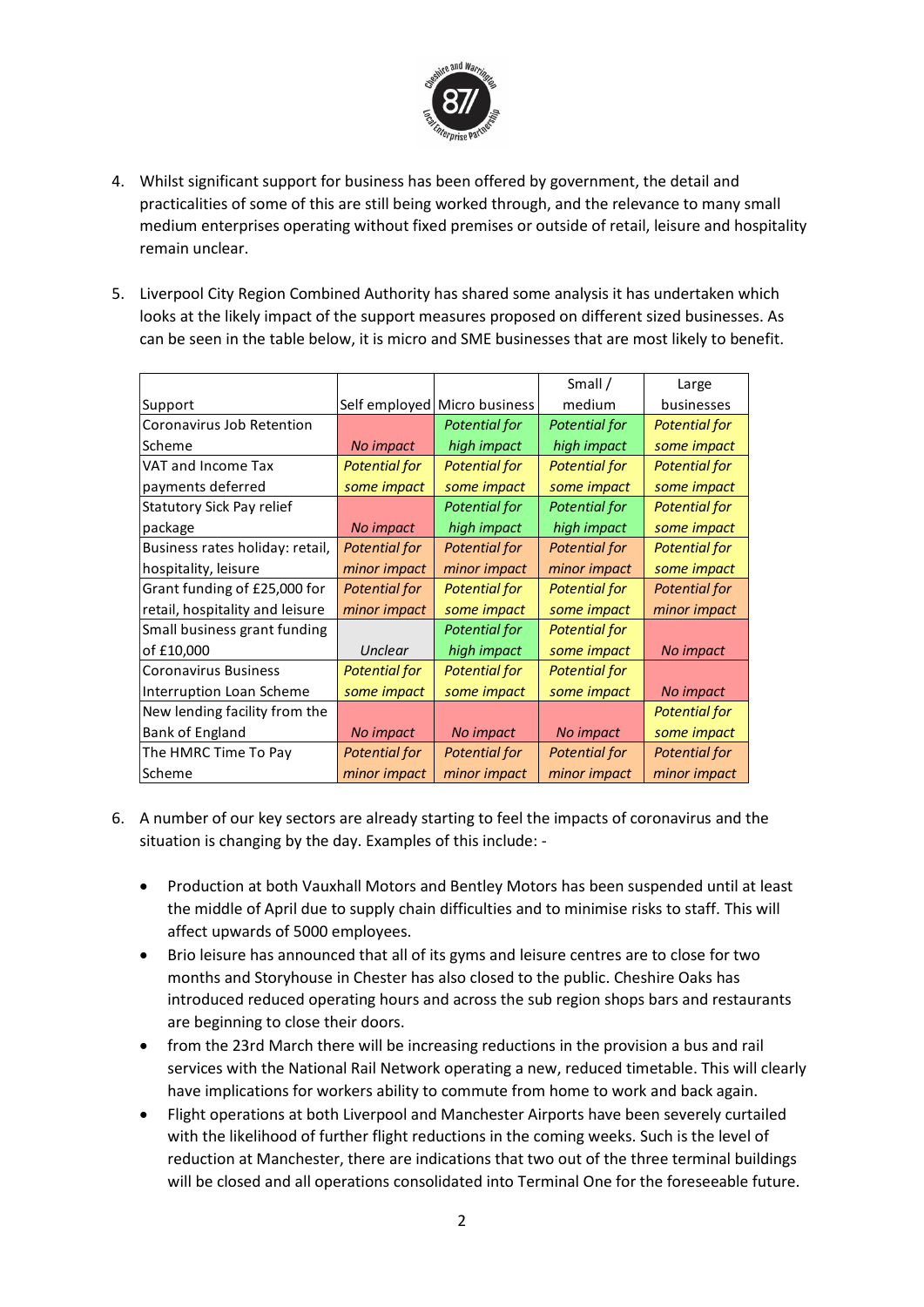

A number of airlines with staff based in the sub region are asking flight and cabin crew to take an extended period of unpaid leave. The impacts of these reductions will of course be felt more widely. Ancillary services including taxis, shops, hotels and engineering support services will also increasingly be affected.

- Increasing number of high street retailers (McDonalds, Costa, John Lewis, White Stuff, Joules, Ikea, etc) have announced temporary store closures
- Chester Zoo has announced it was closing its gates to visitors on Saturday 21<sup>st</sup> March, for the foreseeable future and the National Trust has followed this lead at the majority of its sites in the county.
- Increased pressure and strain on both the health service and the care sector both from an increased level of demand from service users, and a reduction in the availability of staff resource due to illness or self-isolation amongst vulnerable groups.
- 7. Whilst our economy is fundamentally strong and starting from a good position, it is difficult to quantify at this stage what the likely impacts in terms of output (GVA), employment and productivity. Depending on the length of time current restrictions remain in force, estimates of the impact globally range between falls of 2% - 5% of GDP. There are risks that Cheshire and Warrington could be hit disproportionately given the size of our manufacturing sector and also that our two biggest export markets are China and the USA.
- 8. What is also unclear at the moment is the impact on individual businesses within our economy especially micro and SMEs. Of the 42,000 plus businesses in Cheshire and Warrington, over 95% of them employ fewer than 10 people and the thousands more sole traders operating in the subregion. Many of these small businesses have been set up using people's homes and savings as collateral and it is hard to judge at this stage how the current situation is affecting these businesses ability to generate sufficient income and cash flow to continue operating, and what the wider implications for the economy and individuals maybe should they fail to do so.
- 9. In terms of impacts on individuals, The Resolution Foundation report 'Doing what it takes'<sup>1</sup> notes that: -

"… the public health advice to stay at home and avoid social interactions will have a critical impact on sectors such as retail (excluding food), hotels and restaurants, airlines, travel operators, cleaners and personal service workers. Together, these sectors account for around a fifth of the workforce (five million employees and 1.2 self-employed workers).

The Foundation argues that the pace and scale of the current economic shock will very quickly lead to mass job losses unless urgent action is taken, especially as working from home is less viable in many of these jobs compared to higher-paid, while collar jobs.

The report notes that less than one in ten of those in the bottom half of earners say they can work from home, while, those in the most at-risk sectors and occupations also have less to fall back on, being around 25 per cent more likely than average to live in families with no savings at all."

<sup>1</sup> Resolution Foundation (March 2020), 'Doing what it takes' <https://www.resolutionfoundation.org/publications/doing-what-it-takes/>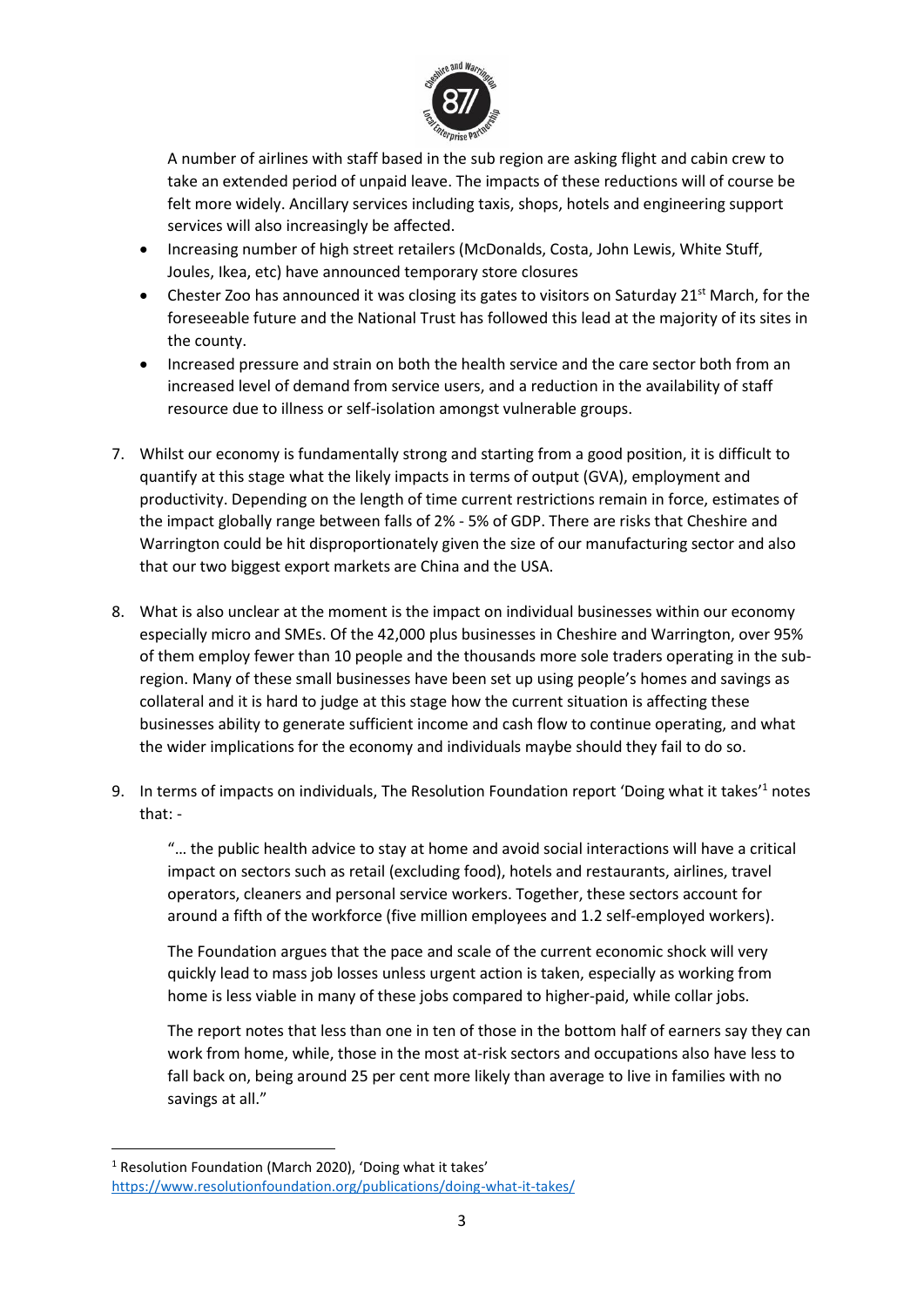

10. Cheshire and Warrington has significant levels of employment within those sectors currently hardest hit by the restrictions

| Sector / Sub Sector                                     | <b>Employment</b> |
|---------------------------------------------------------|-------------------|
| Retail Trade (excluding motor vehicles and motorcycles) | 52,000            |
| Food and Beverage Service Activities                    | 32,000            |
| <b>Employment Activities</b>                            | 20,000            |
| Arts, Entertainment and Recreation                      | 12,000            |
| Services to Buildings and Landscape Activities          | 11,000            |
| Accommodation                                           | 9.000             |

*Source: LIS Evidence Base, 2019*

## **Short Term Action**

- 11. The LEP has already started to ramp up effort efforts to increase the collection of business intelligence through the business growth hub and the pledge partnership network. A dedicated Coronavirus page has been added to the growth hub website and is being updated on a daily basis to reflect the latest information available. The Growth Hub itself is working to respond to calls and queries as efficiently as possible. As at the 27<sup>th</sup> March over 330 businesses had made direct contact with the Growth Hub for support and there had been some 2,500 views of the Covid-19 webpage.
- 12. Key to our response will be making sure that businesses are properly and effectively signposted to relevant government support available to them. Currently this includes: -
	- Coronavirus **Job Retention** Scheme
	- VAT and Income **Tax payments deferred**
	- Statutory **Sick Pay relie**f package for SMEs
	- 12-month **business rates holiday** for all retail, hospitality and leisure businesses
	- Small business **grant funding** of £10,000 for all business in receipt of small business rate relief or rural rate relief
	- **Grant funding** of £25,000 for retail, hospitality and leisure businesses with property with a rateable value between £15,000 and £51,000
	- Coronavirus **Business Interruption Loan Scheme** offering loans of up to £5 million for SMEs through the British Business Bank
	- **New lending facility** from the Bank of England to help support liquidity among larger firms, helping them bridge coronavirus disruption to their cash flows through loans
	- The HMRC **Time To Pay** Scheme
	- Universal Credit **standard allowance increased** and accessible **to self-employed**
	- **Evictions suspended** from social or private rented accommodation and homeowners can apply for 3-month payment holiday
- 13. Reduced working hours or lay-offs may represent an opportunity for early engagement with training opportunities through the Accelerate Programme.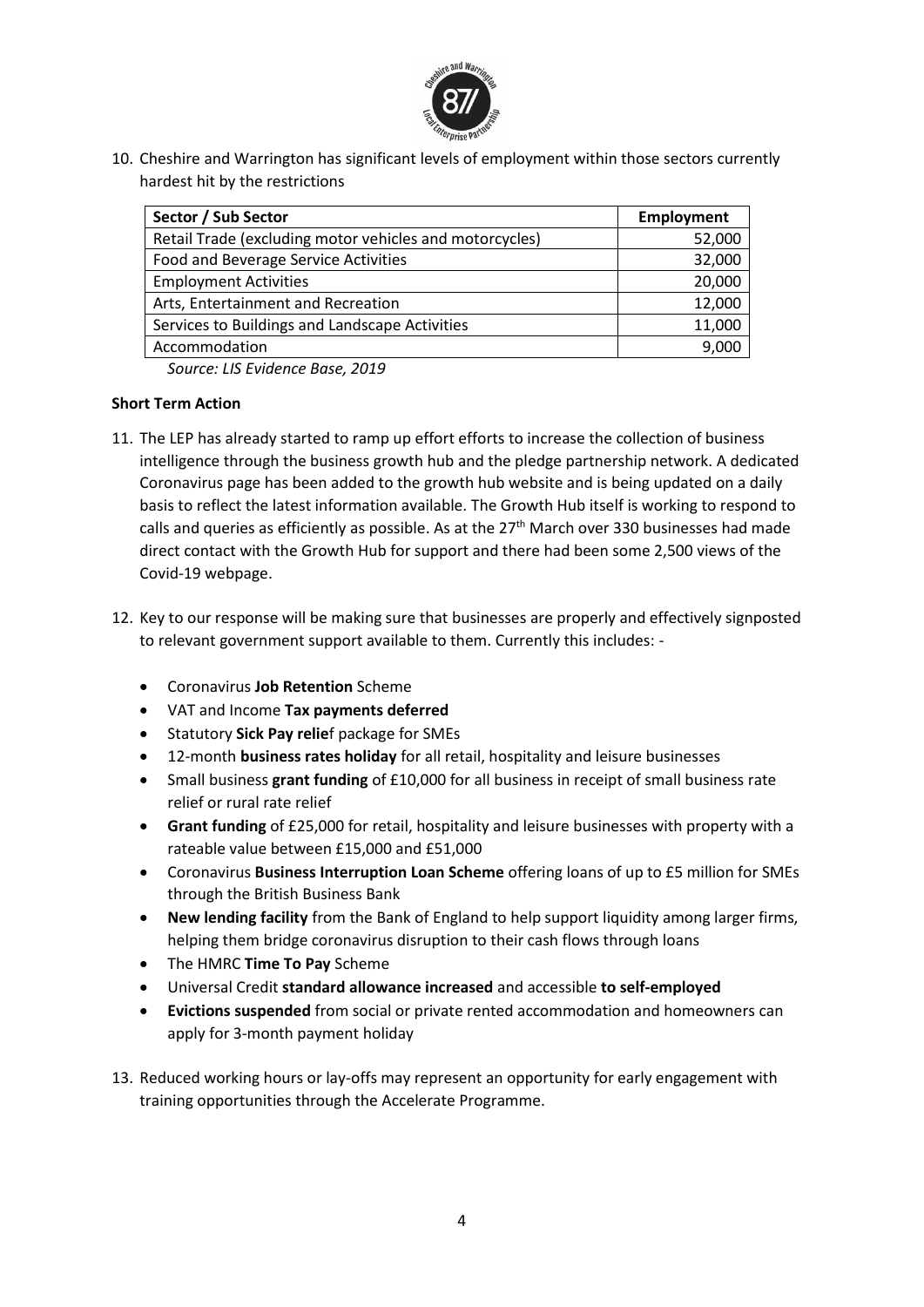

14. Some LEPs with residual Growing Places Funding left (such as Coast-to-Capital LEP and Buckinghamshire LEP) have utilised a portion of this to provide small grants to SMEs to help them adapt or innovate in the short term.

## **Medium-Long-Term Planning and Action**

- 15. One of the potential difficulties in developing medium to long term planning and action, will be understanding our starting point and the impact the virus and the measures to mitigate its spread have had on the Cheshire and Warrington economy. Nationally, data through the office for National Statistics may take up to two years to become available. Clearly, this will be far too late.
- 16. One area of activity that planning can start on in the short medium term is our developing approach to **marketing and communications** as part of the process of re-building business confidence, stimulating day-to-day economic activity and helping people regain a sense of normality.

**Responding through the lens of the Local Industrial Strategy** – productivity, resilience and inclusive growth.

- 17. Government and LEPs are starting to consider how Local Industrial Strategies might be repurposed, with a focus on getting economies moving again as quickly as possible once the current crisis is over. The LEP is working with the LEP Network and others to lobby government regarding appropriate funding to support this, such as an expanded Local Growth Fund Round 4 and early decisions on the shape and size of the UK Shared Prosperity Fund.
- 18. Other areas that might require early action and offer greater impact include construction, high streets, and activity within place. There is an opportunity for the LEP to review the investment pipeline to identify a small number of high-profile projects to seek government support so that they could be mobilised quickly and deliver benefits to business and workers. This could include key road or rail projects, Warrington's Electric Bus network and further funding for CCUS (HyNet), smart energy systems (E-Port) and an expansion of the Medicines Discovery Catapult.
- 19. The Performance and Investment Committee has also suggested that Strategy Committee might consider a wider 'call for projects' to help inform the development of the investment pipeline and capture ideas being generated by the private sector and others. Given the lack of a defined funding route for such projects at the moment, there would need to be a degree of caution in approach in order to manage expectations.
- 20. As suggested by the Institute for Economic Development the LEP, along with the LEP Network could talk to government about dropping the competitive element of the **High Streets and Sustainable Towns Fund** and supporting all of the investments identified by shortlisted authorities (subject to suitable business cases).
- 21. **Rebuilding an inclusive economy** echoing government action to insulate the more vulnerable and disadvantaged sections of the population post-crisis. Potential links to the skills and education agenda. May also be an opportunity to roll out action on direct and LEP-funded procurement activity to increase local impact and benefit.